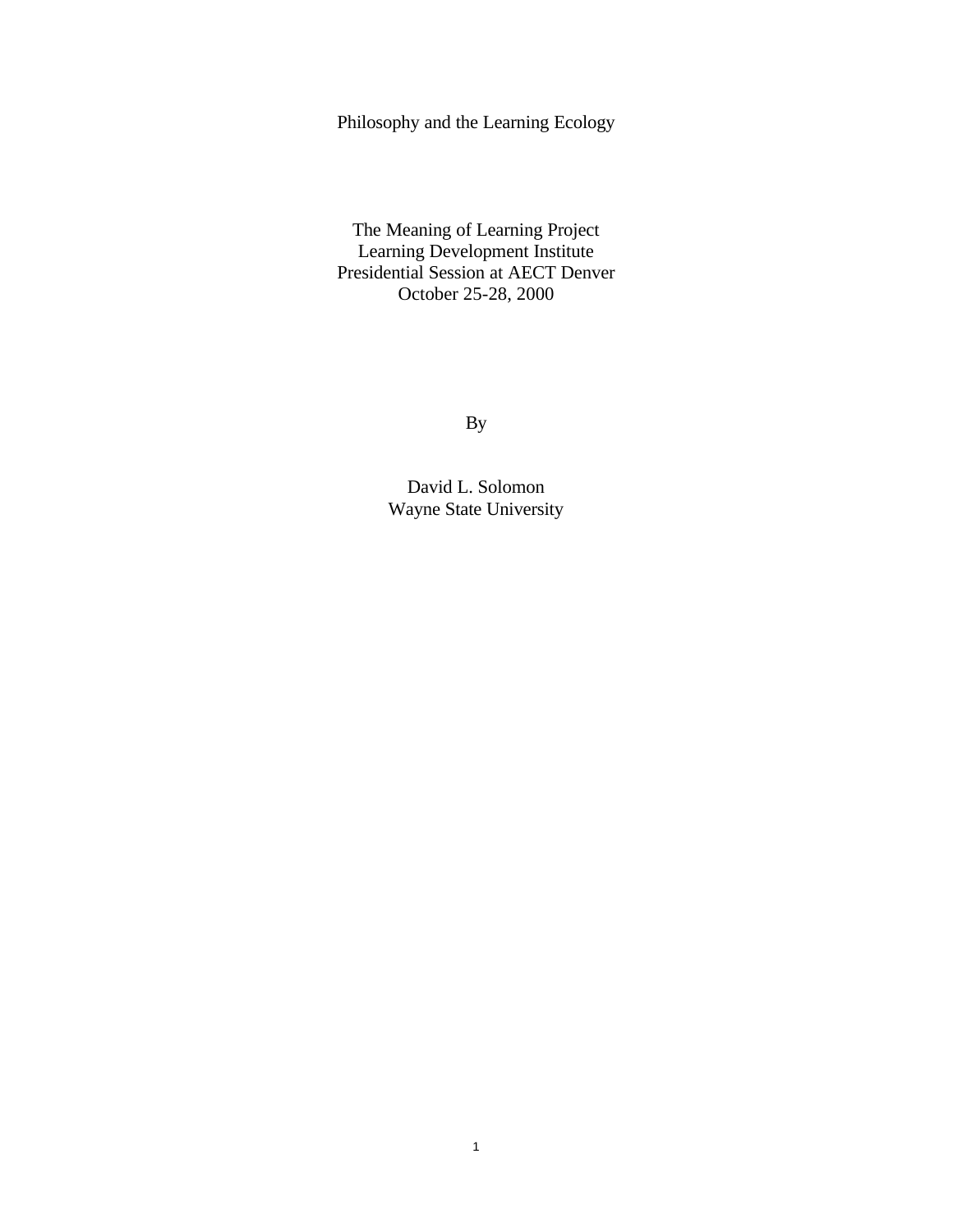# **Philosophy and the Learning Ecology**

# **Abstract**

The purpose of this paper is to illustrate the connections between philosophical inquiry and the learning ecology. The article begins with brief definitions of philosophy and learning, followed by a summary of a philosophical theory of knowledge that may shed light upon the Meaning of Learning (MoL). Next, the concept of confluent education will be discussed as a potential model for describing the ways in which learning can evolve beyond traditional instructional contexts. Then, the implications for influencing the learning ecology toward this vision will be discussed.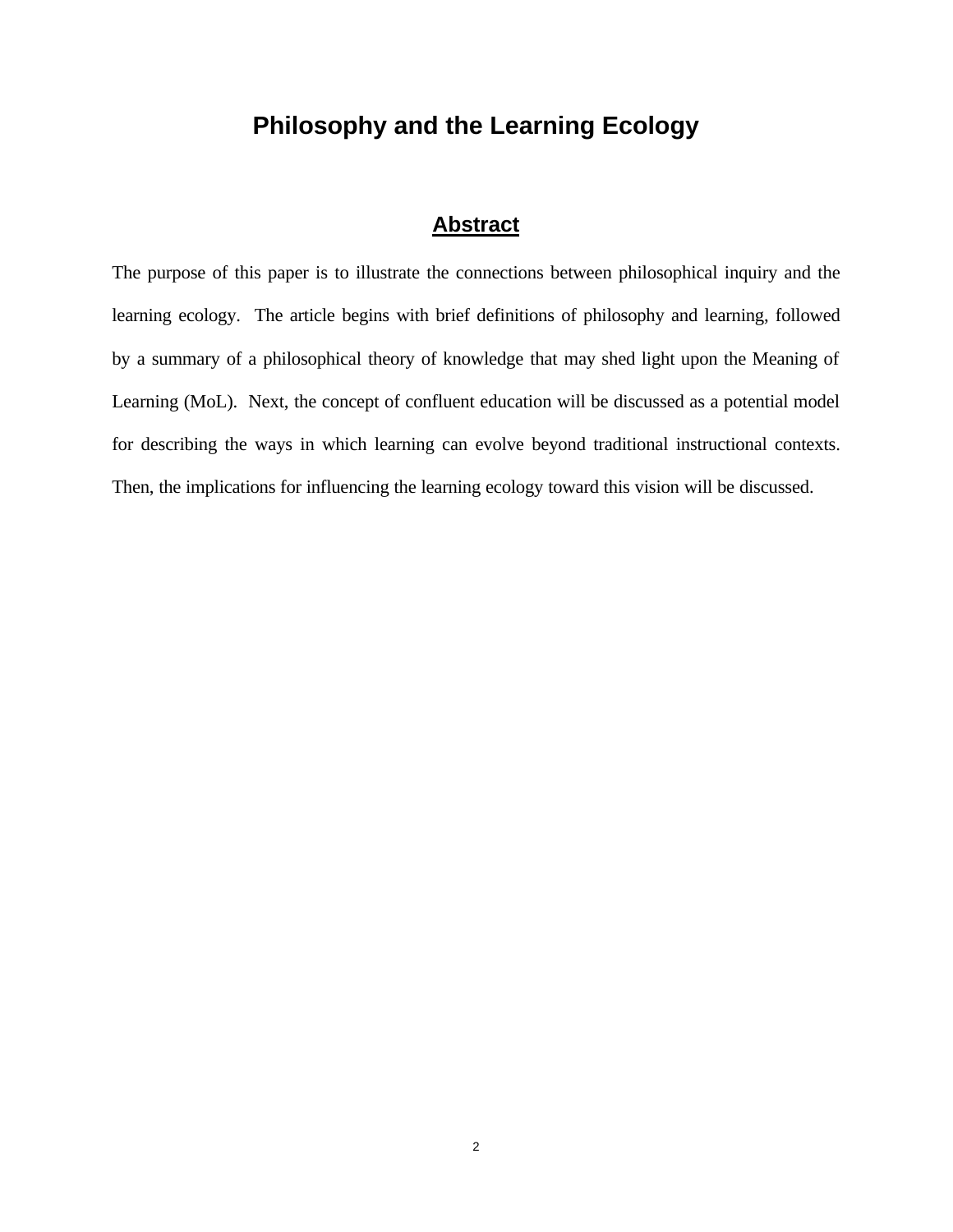Back in the days when Socrates debated issues in the marketplace, philosophy was all about providing practical advice for living. Although the world's great wisdom tradition has since evolved into a multiplicity of discourse communities, the central concern of philosophy from ancient time – how to think critically – remains trenchant and meaningful. Philosophy "... involves questioning one's own point of view as well as the views of others; it involves searching for defined and defensible values, clarifying one's beliefs and attitudes, and formulating a framework for making decisions and acting on these decisions" (Ornstein & Hunkins, 1998, p. 31). When Jim Finn addressed the John Dewey Society in 1962, he turned to educational philosophy for inspiration. For Finn (1962/1996), clarification was one of the jobs of the philosopher (and the inspiration for this paper). My hope is that the ideas that follow may contribute to our knowledge about learning and illustrate the potential role that philosophical inquiry can play in creating a broader meaning of learning.

## **Three Aspects of Philosophy**

Philosophy often means different things to different people. For some people, philosophy is a body of knowledge concerned with "… the general nature of the world (metaphysics or theory of existence), the justification of belief (epistemology or theory of knowledge), and the conduct of life (ethics or theory of value)" (Honderich, 1995, p. 666). For others, philosophy is more of an activity that utilizes unique skills and methods of thinking in order to provide practical advice for living (Morris, 1999). Then, there are personal philosophies, which we all possess, that provide general conceptions of the world in which we live and our place in it.

Philosophy, as an academic discipline, is important to our field because it provides a foundation for theory (Koetting, 1996; Smith & Ragan, 1999; Snelbecker, 1974).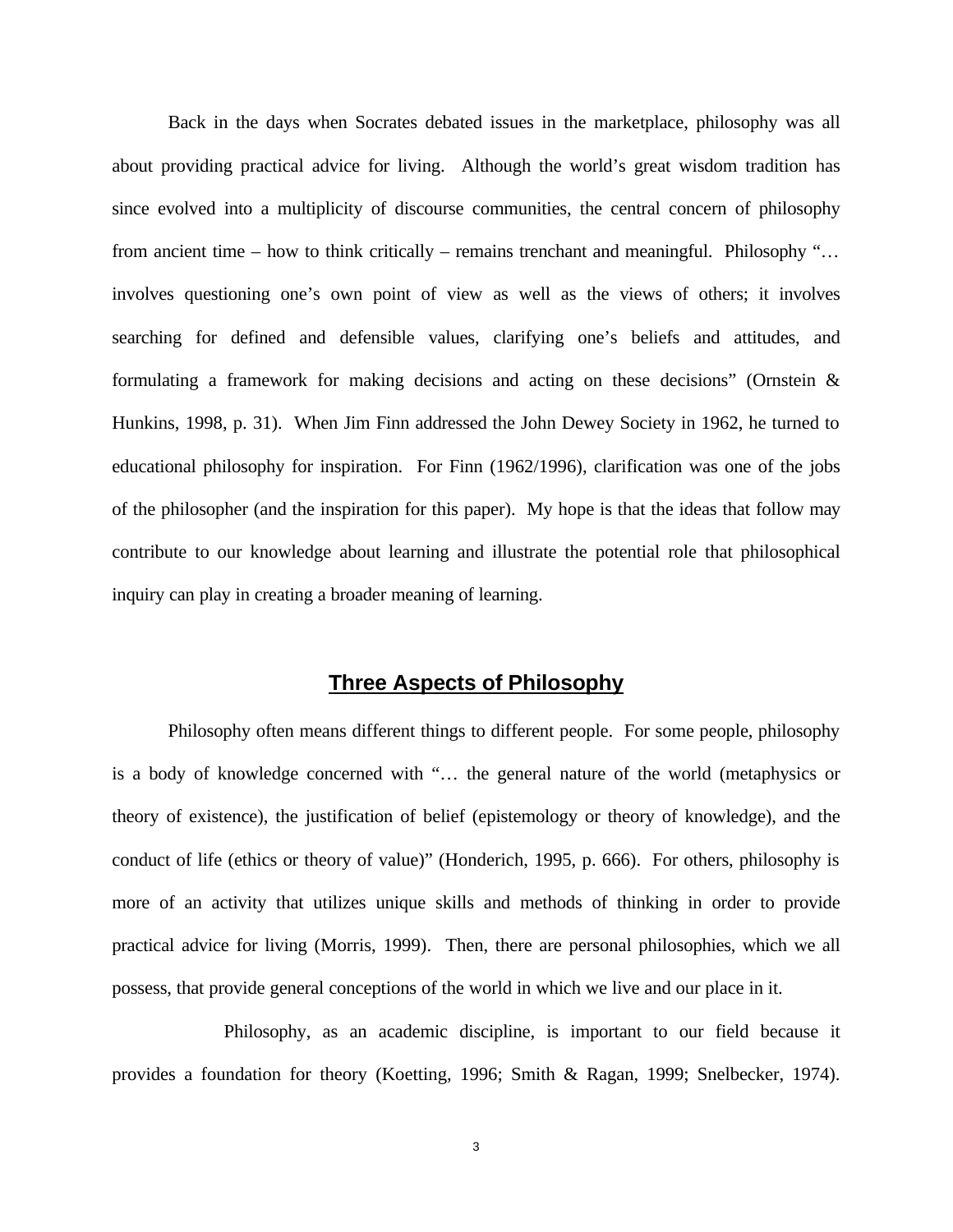Accordingly, many of the scientific roots in instructional technology can be traced back to philosophical origins (Koetting, 1996; Luiz, 1982). Philosophical inquiry, as an activity, provides value for instructional technologists, by challenging them to put their wisdom to work and to think critically about the best ways to facilitate learning. Finally, we can begin to act in accordance with our insights when our personal philosophies are clear. Philosophy is all about *thinking.*

## **What Is Learning?**

Some people believe that learning occurs in the head while others feel that it's an external behavior that must be observed. Others feel that both perspectives are valid, and some people are promoting a broadened outlook on learning that explores how people learn naturally in addition to instructional practice (Visser, 1999, April). Multiple perspectives of learning should contribute to a better understanding of what it is and how it can best be facilitated. Is learning a relatively stable change in knowledge or skills as a result of experience, or can it be given a wider meaning? Ecological systems theory has illuminated the myriad factors that influence learning, which takes place at different levels of organizational complexity ranging from the individual to society at large (Visser, in press).

The purpose of this paper is to explore the Meaning of Learning (MoL) by drawing connections between philosophical inquiry and the learning ecology. A brief summary of a philosophical theory of knowledge will follow. Next, the concept of confluent education will be discussed as a potential model for describing the ways in which learning can evolve beyond traditional instructional contexts. Then, the implications for influencing the learning ecology toward this vision will be discussed.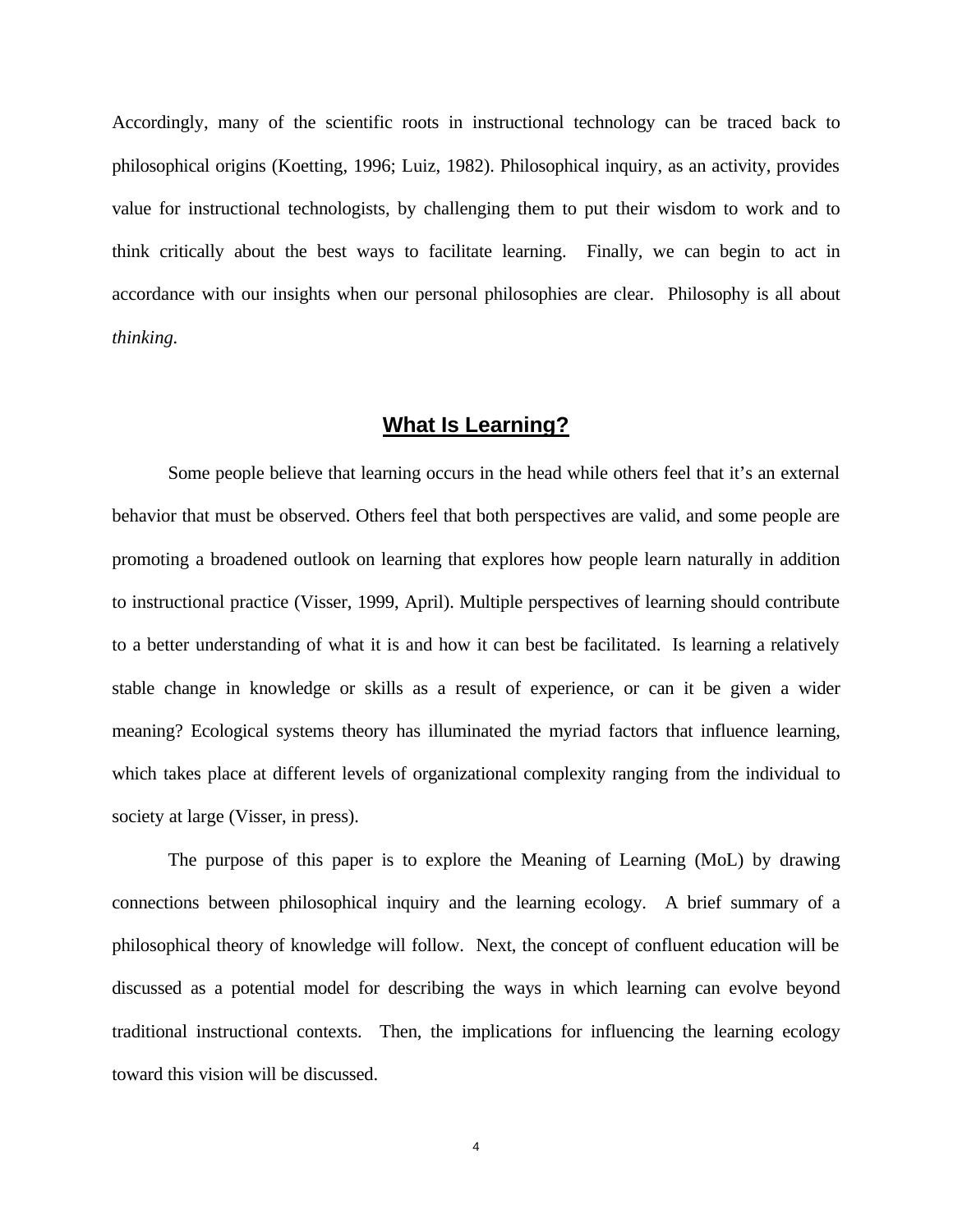### **What does it mean to be knowing?**

Some of the most-heated debates in instructional technology revolve around the notion of objective *vs.* subjective truth. Some people believe in the existence of an objective truth where knowledge is something that can be acquired through instruction. Another view is that truth is subjective and knowledge is something that is actively constructed through experience. Is it possible that both ideas about truth can co-exist; and, other conceptions of truth may have merit, as well? It may be useful to introduce a theory of knowledge to frame this discussion, if we can accept the notion that knowledge acquisition is a dimension of learning.

*Phenomenology.* One particular school of thought finds a nice balance between the objective and the subjective. Some brands of phenomenology posit that a primordial existence can be discovered (Hackbarth, 1996c); yet, our knowledge of it is filtered through our perceptual processes (Hackbarth, 1996a). Accordingly, knowledge emerges as we reflect upon our actions – slowing down our thinking processes – and "listen" to ourselves. Knowledge becomes rooted in perceptual experiences and it becomes meaningful through reflection.

Phenomenology asserts that there are essential features of the world called essences, which can be presented to the mind, in their entirety, through single mental acts of intuition (Honderich, 1995). On the other hand, when perception occurs from a given point of view, only certain aspects can be perceived. Therefore, according to phenomenology, people can acquire direct knowledge of essences (universal properties) and indirect knowledge through aspects (Honderich). Phenomenology posits the existence of a knowable universe; yet, knowledge emerges through reflection on essences and their connections. Herein lies the connection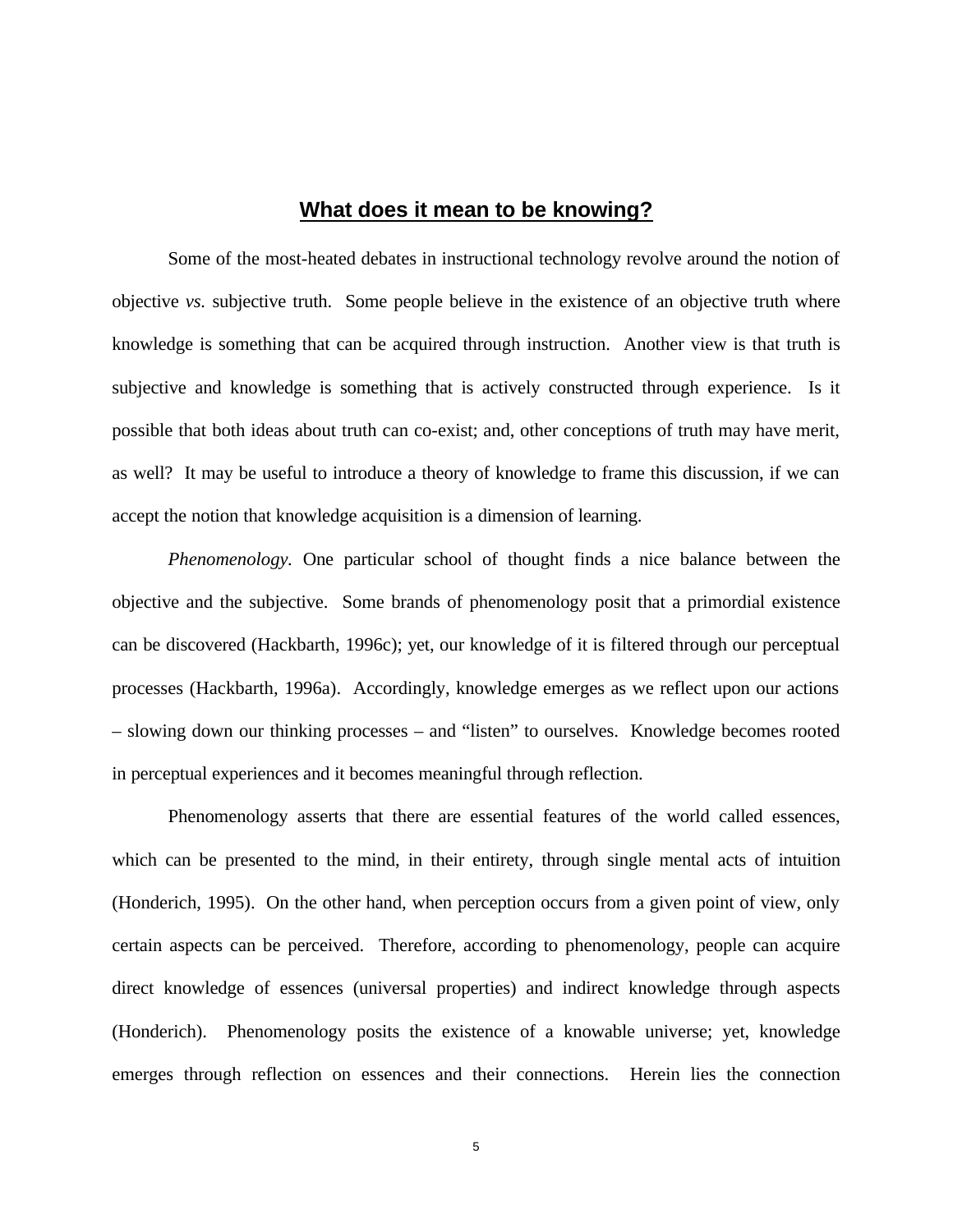between the objective and the subjective because there is a knowable reality, as well as mental acts, which may or may not exist in reality.

*Phenomenological method.* Phenomenology can be interpreted as a theory of knowledge and as a method, based upon reflection of mental activity. Reflection involves an activity known as eidetic reduction whereby attention is shifted from perceptual experiences to abstract properties (essences). This process brings essences to the surface and allows connections to be made; thus, revealing universal truths. Generally, the phenomenological method requires a willingness to jettison prejudice and leave theoretical speculation behind (Honderich, 1995) – to study things "as they are." This requires "bracketing of the objective world" in order to discover what one's own perceptions disclose. By suspending judgement, this approach provides insight into one's own point of view, along with a method for evaluating the consistency and coherence of those beliefs.

Thus far, brief definitions of philosophy and learning have been presented followed by a summary of phenomenology as a theory of knowledge and as a method of inquiry. Based upon the assumption that *knowing* is an aspect of *learning,* these topics were introduced to shed light upon the Meaning of Learning (MoL). In addition, phenomenology provides a foundation for discussing confluent education (Hackbarth, 1996a; 1997, March), which may serve as a model for explaining how learning can transcend traditional settings and become more of a lived reality.

#### **Confluent Education as a Metaphor**

Hackbarth (1996a; 1997, March) described the type of learning that occurs through confluent education, which is intended to produce a sense of wholeness in people and society. Confluent education emerged in the 1960s and 1970s as a "flowing together" of the cognitive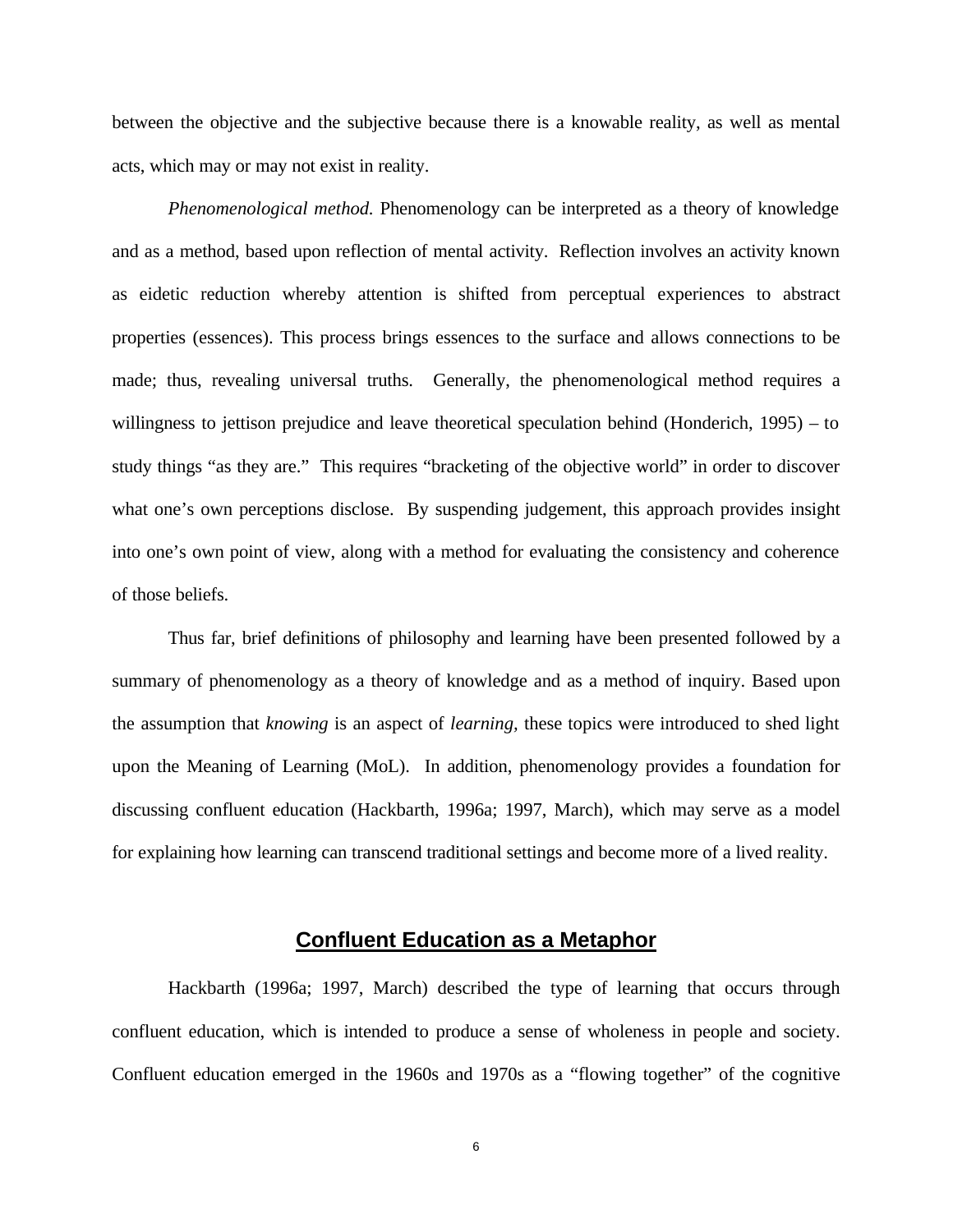and affective domains but it evolved into an integration of various dimensions of learning (Hackbarth, 1996a). Accordingly, the concept of confluent education could become a model for a wider meaning of learning. From a phenomenological perspective, confluent education allows us to experience our own perceptions with the understanding that they are not arbitrary, but grounded in a knowable universe. Thus, learning would occur as we reflect upon our perceptual experiences.

Confluent education, from a phenomenological perspective, focuses on the skills of inquiry and reflection. A key feature of this type of learning is immersion in discipline-based inquiry, which Hackbarth (1996a; 1996b) relates to the notion of situated learning and/or cognitive apprenticeship. The procedures of inquiry in authentic environments, along with reflective practice, are at the core of this approach. Learning occurs through reflection upon experiences that are unique to a given discipline. Learning can be enhanced by presenting multiple perspectives within a discipline (Cognition and Technology Group at Vanderbilt, 1990), integrating knowledge between disciplines or interdisciplinary learning (Hackbarth, 1996b), and, utilizing transdisciplinary modes of inquiry (Nicolescu, 1999, April; Visser, 1999, April). Further, the post-modern concept of "multivocality" (Landow as cited in Hlynka, 1996), or multiple voices, is echoed in ever-evolving approaches to construct knowledge with people of all genders, races and social classes (Anderson & Damarin, 1996). Hackbarth found support in the work of George Kneller (1984; 1994), who explicated the importance of dispositioning young people for a type of learning that is grounded in inquiry and reflection. Kneller (1994) asserted that learning occurs best through the senses – especially in the early grades – and he discussed the application of "prereflective concepts," which are dispositions to think and act that are established in early childhood. Confluent education, from a phenomenological perspective,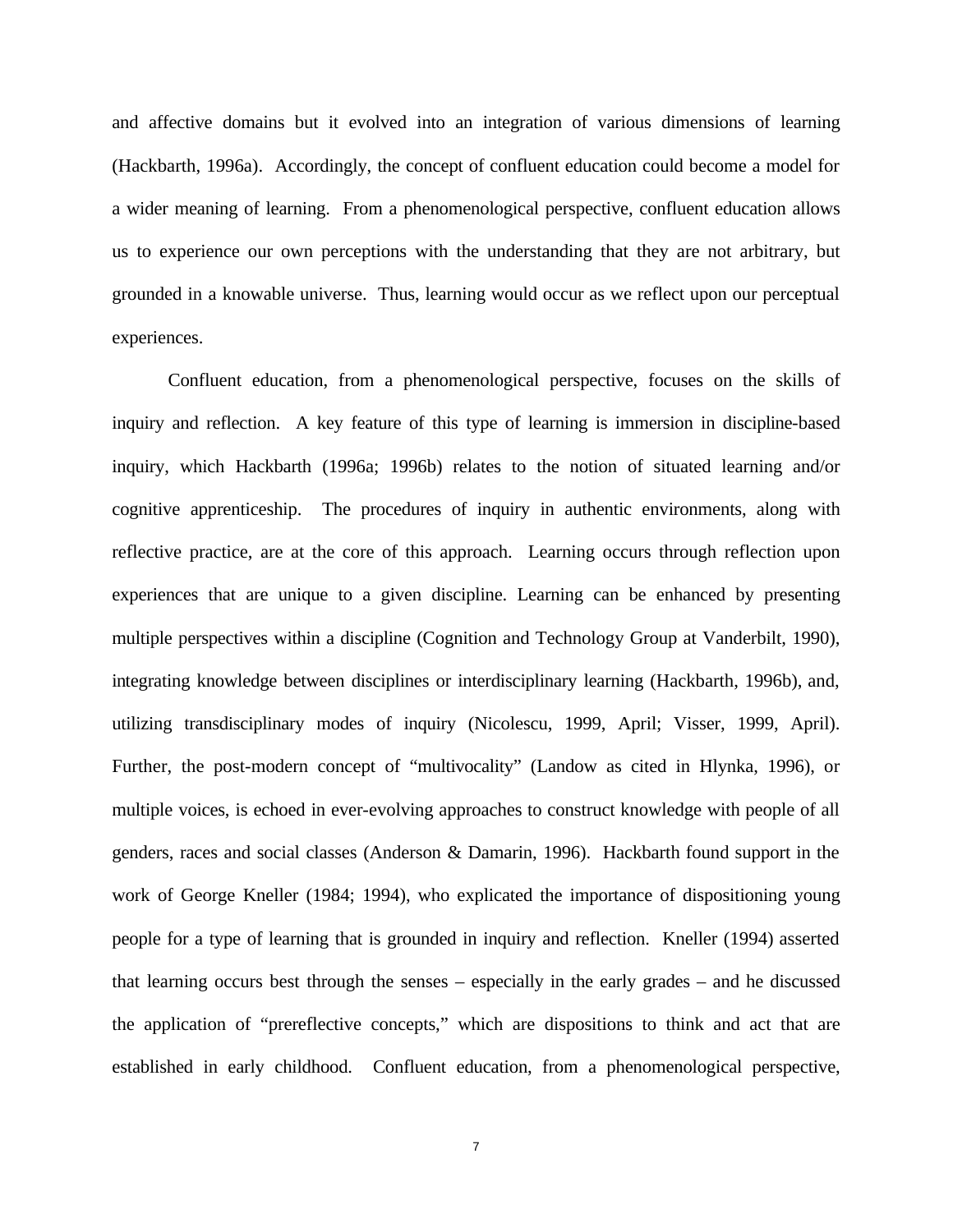offers several insights that may shed light upon our ideas about human learning. It suggests that there are distinct parts of the learning ecology that can be influenced to produce a wider meaning of learning, extending far beyond traditional classroom settings. For example, Kneller (1994) posited that "schools must foster meditative thinking as an end in itself" (p. 142). This approach has far-reaching implications for the learning ecology including parenting, family interaction, teacher preparation, curriculum design; and, emerging models of leadership in our global economy to name but a few.

*Reclaiming the magic of learning.* A toddler's first steps. Discovering the rules of tic tac toe for the first time. Riding a bike. Shakespeare becomes meaningful. Building an Access database. Sending your first email message at the age of 67 years. As we explore the implications for philosophy and the learning ecology, confluent education can also serve to remind us that the affective domain offers so much more than just motivation to learn. People are "programmed" to learn in different ways and learning occurs in so many varieties. Gardner's (1993) theory of multiple intelligences may only scratch the surface of human learning; yet, throughout the lifespan, the thrill of learning prevails upon us to capture this magic as we search for its meaning. The integration of cognitive and affective dimensions of learning is the hallmark of confluent education, which adds value as a potential model for a broadened view of learning.

## **Conclusions**

The learning ecology is a vast and intricate network of systems. A change in one part of this ecology affects all of the others. So, the question remains, how can learning transcend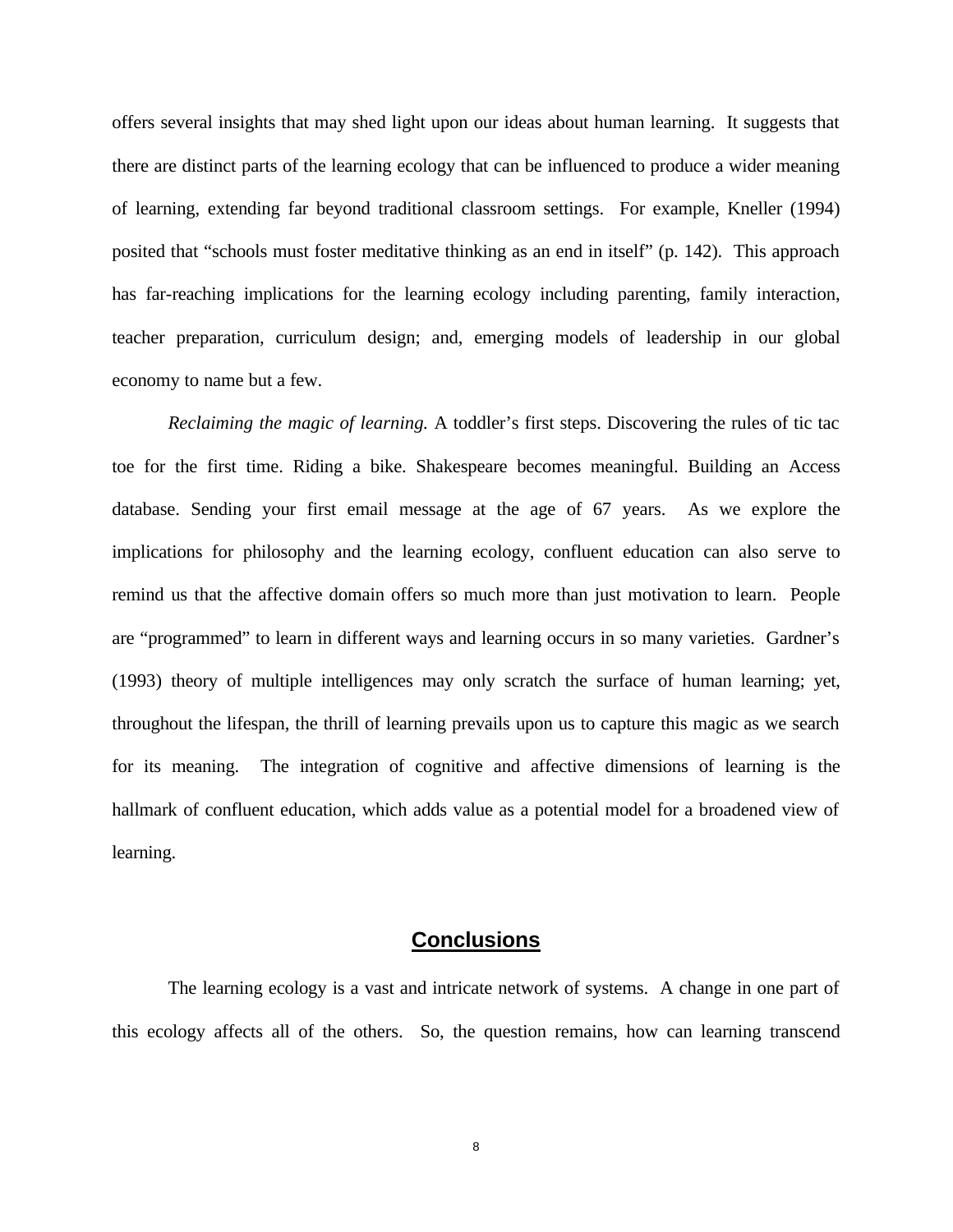traditional instructional contexts and become more of an integrated, lived reality? Perhaps we would receive the greatest point of leverage if we were to focus on schooling.

From a phenomenological perspective, Hackbarth (1996a) discusses various ways in which a spirit of adventure can be fostered in the schools. For our students, the meaning of learning may be understood to be "… reflection upon that immediate experience where their own intentions are actualized in their inquiry, questioning, and pursuit of knowledge..." (p. 38). Hackbarth offers several recommendations to help students explore the world, as it is embodied in the schools, "… in the same spirit as they spontaneously expand the horizons of their daily lives." (p. 38). Guided inquiry in authentic environments (or utilizing discipline-based methods) might serve to realize this vision; however, teachers would be challenged to "raise the bar," as well. The following suggestions are offered for educators (or any adults):

- Meditate upon the nature of knowledge, how it evolves, and of what value it is to learn.
- Study the methods actually used to gain new knowledge and the criteria by which evidence and claims to truth are assessed in each subject area.
- Design, implement, assess, and revise inquiry activities that their students are capable of engaging in fruitfully.
- Encourage students' creative expression in the pursuit of personally significant knowledge that enhances efficacy within their daily lives.
- Model the quest for knowledge in the service of humanity (p. 39).

While this seems like a tall order, it is well within reach. In a follow-up article, thirty years after his initial thoughts about a philosophy of instructional technology, Ely (1999) suggested that "if there is any new dimension to the philosophy held by many professionals in the field it is change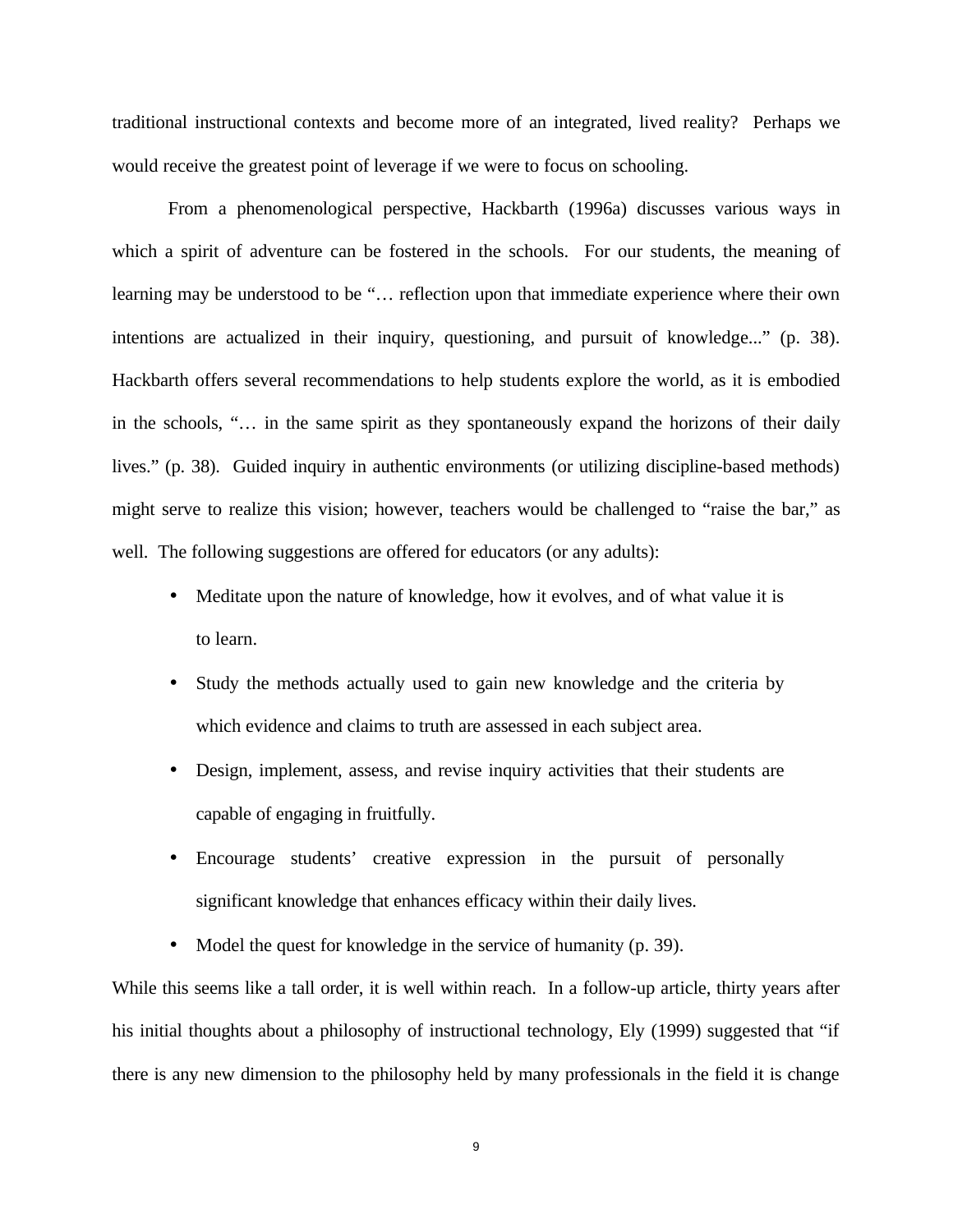itself – the readiness to consider, test and adopt new procedures and processes in the goal of obtaining more efficient and effective learning."

My goal for this paper was to build upon our knowledge about learning and illustrate the potential role that philosophical inquiry can play in creating a broader meaning of learning. To accomplish this, phenomenology was introduced at a conceptual level. Then, confluent education was presented as a potential model for guiding students in their exploration of the world, as they live their lives inside and outside of school settings. Then, a few challenges were offered. These challenges were not limited to just educators because they appear to be good strategies for parents and community leaders as well; each playing an important role in the learning ecology. Since posing questions is the major task of philosophy, I'd like to conclude this paper with a question: If it takes an entire village to raise a child, what will it take to raise a parent?

#### **References**

- Anderson, J. H., & Damarin, S. K. (1996). Poststructural feminism and research in educational communications and technology. In D. H. Jonassen (Ed.), *Handbook of research for educational communications and technology* (pp. 269-275). New York: Simon & Schuster Macmillan.
- Ely, D. P. (1999). Toward a philosophy of instructional technology: thirty years on. *British Journal of Educational Technology, 30*(4), 305-10.
- Finn, J. D. (1962/1996). A walk on the altered side. In D. P. Ely & T. Plomp (Eds.), *Classic writings on instructional technology* (pp. 47-55). Englewood, Colorado: Libraries Unlimited, Inc. (Reprinted with permission from *Phi Delta Kappan* 44(1):29-34).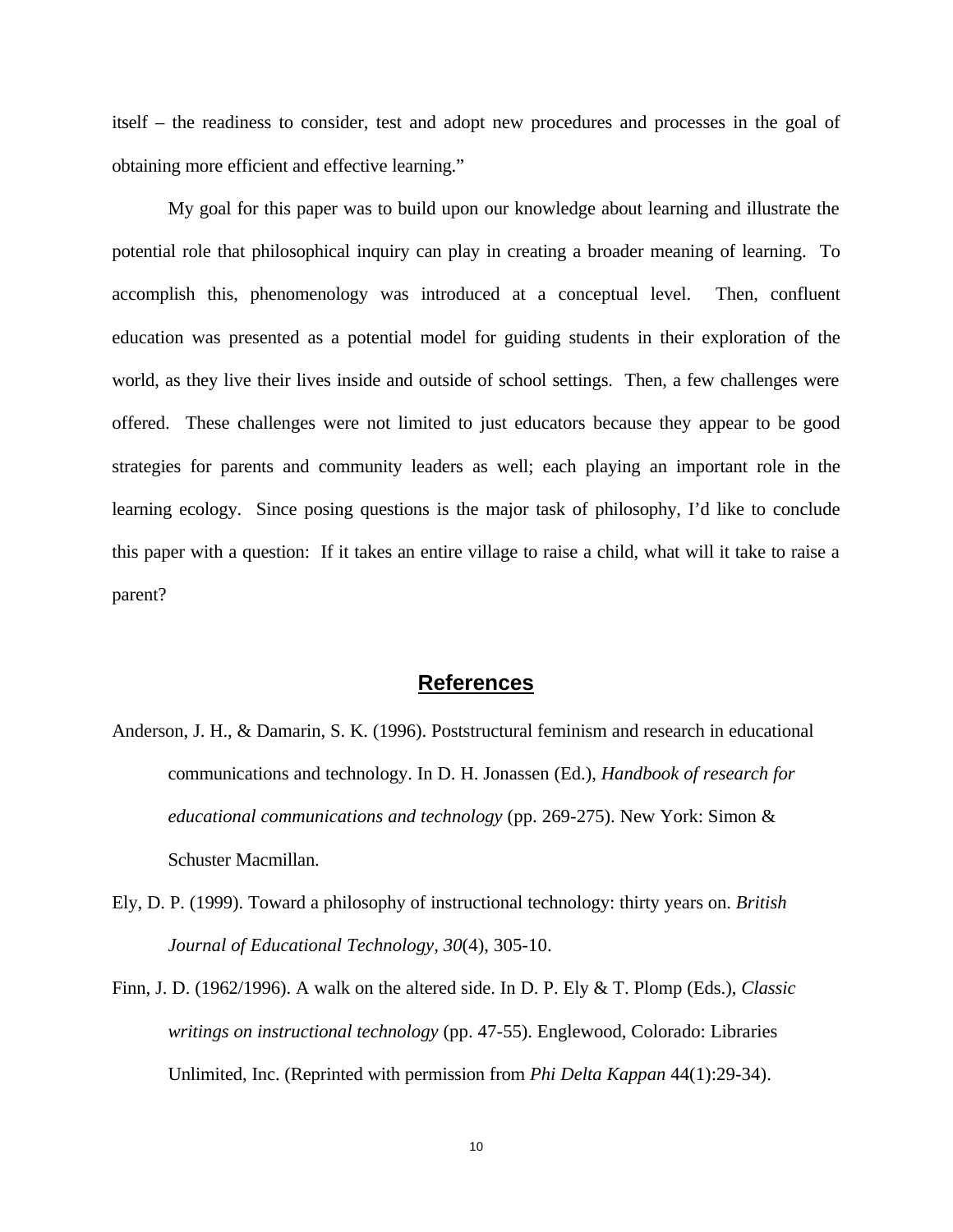- Gardner, H. (1993). *Frames of mind: The theory of multiple intelligences*. New York: Basic Books.
- Hackbarth, S. L. (1996a). Confluent education: An analysis from the perspective of Merleau-Ponty's philosophy. In J. H. Brown (Ed.), *Confluence in education: Integrating consciousness for human change* (pp. 17-42). Greenwich, CT: JAI Press.
- Hackbarth, S. L. (1996b). *The educational technology handbook: A comprehensive guide: Process and products for learning*. Englewood Cliffs, NJ: Educational Technology Publications.
- Hackbarth, S. L. (1996c). Logos, chaos, and legos: Multiple perspectives on modular design. *Educational Technology, 36*(6), 60-62.
- Hackbarth, S. L. (1997, March). *Reflections on confluent education as discipline-based inquiry.* Paper presented at the annual meeting of the American Educational Research Association, Chicago, IL.
- Hlynka, D. (1996). Postmodernism. In D. H. Jonassen (Ed.), *Handbook of research for educational communications and technology* (pp. 253-265). New York: Simon & Schuster Macmillan.
- Honderich, T. (Ed.). (1995). *The Oxford companion to philosophy*. New York: Oxford University Press.

Kneller, G. F. (1984). *Movements of thought in modern education*. New York: Wiley.

Kneller, G. F. (1994). *Educationists and their vanities: One hundred missives to my colleagues.* San Francisco: Caddo Gap Press.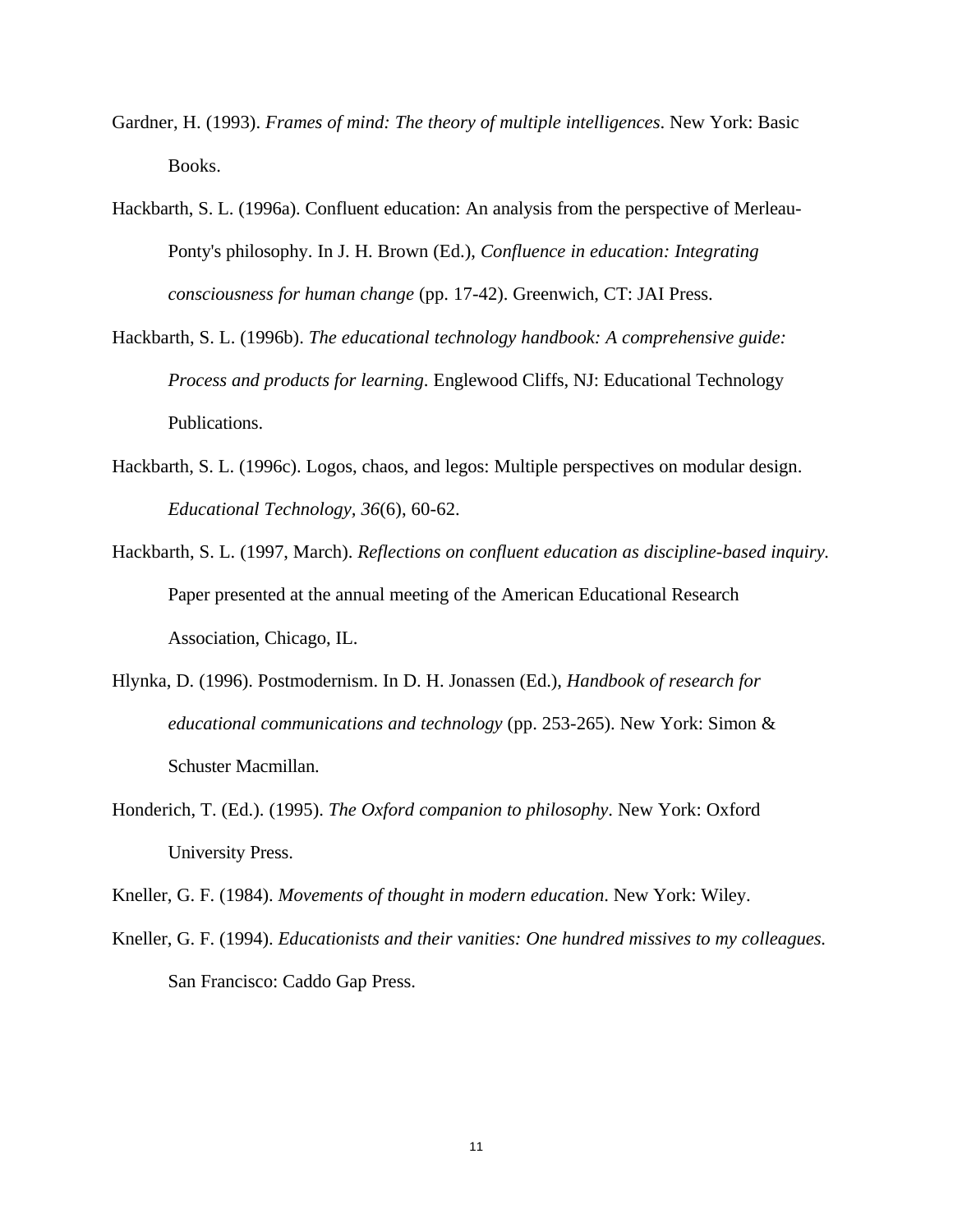- Koetting, J. R. (1996). Philosophy, research, and education. In D. H. Jonassen (Ed.), *Handbook of research for educational communications and technology* (pp. 1137-1147). New York: Simon & Schuster Macmillan.
- Luiz, T. (1982). *A comparative study of humanism and pragmatism as they relate to decision making in instructional development processes.* Unpublished Doctoral Dissertation, Michigan State University, East Lansing.

Morris, T. (1999). *Philosophy for dummies*. Foster City, CA: IDG Books Worldwide, Inc.

- Nicolescu, B. (1999, April). *The transdisciplinary evolution of learning*. Paper presented at the annual meeting of the American Educational Research Association, Montreal, Canada [On-line]. Available http://www.learndev.org.
- Ornstein, A. C., & Hunkins, F. P. (1998). *Curriculum: Foundations, principles, and issues*. (3rd ed.). Needham Heights, MA: Allyn & Bacon.
- Smith, P. L., & Ragan, T. J. (1999). *Instructional design*. (2nd ed.). Upper Saddle River, NJ: Prentice-Hall, Inc.
- Snelbecker, G. E. (1974). *Learning theory, instructional theory and psychoeducational design*. New York: McGraw.
- Cognition and Technology Group at Vanderbilt. (1990). Anchored instruction and its relationship to situated learning. *Educational Researcher, 19*(3), 2-10.
- Visser, J. (1999, April). *Overcoming the underdevelopment of learning: A transdisciplinary view*. Paper presented at the annual meeting of the American Educational Research Association, Montreal, Canada [On-line]. Available http://www.learndev.org.
- Visser, J. (in press). Integrity, completeness and comprehensiveness of the learning environment: Meeting the basic learning needs of all throughout life. In D. N. Aspin, J. D. Chapman,